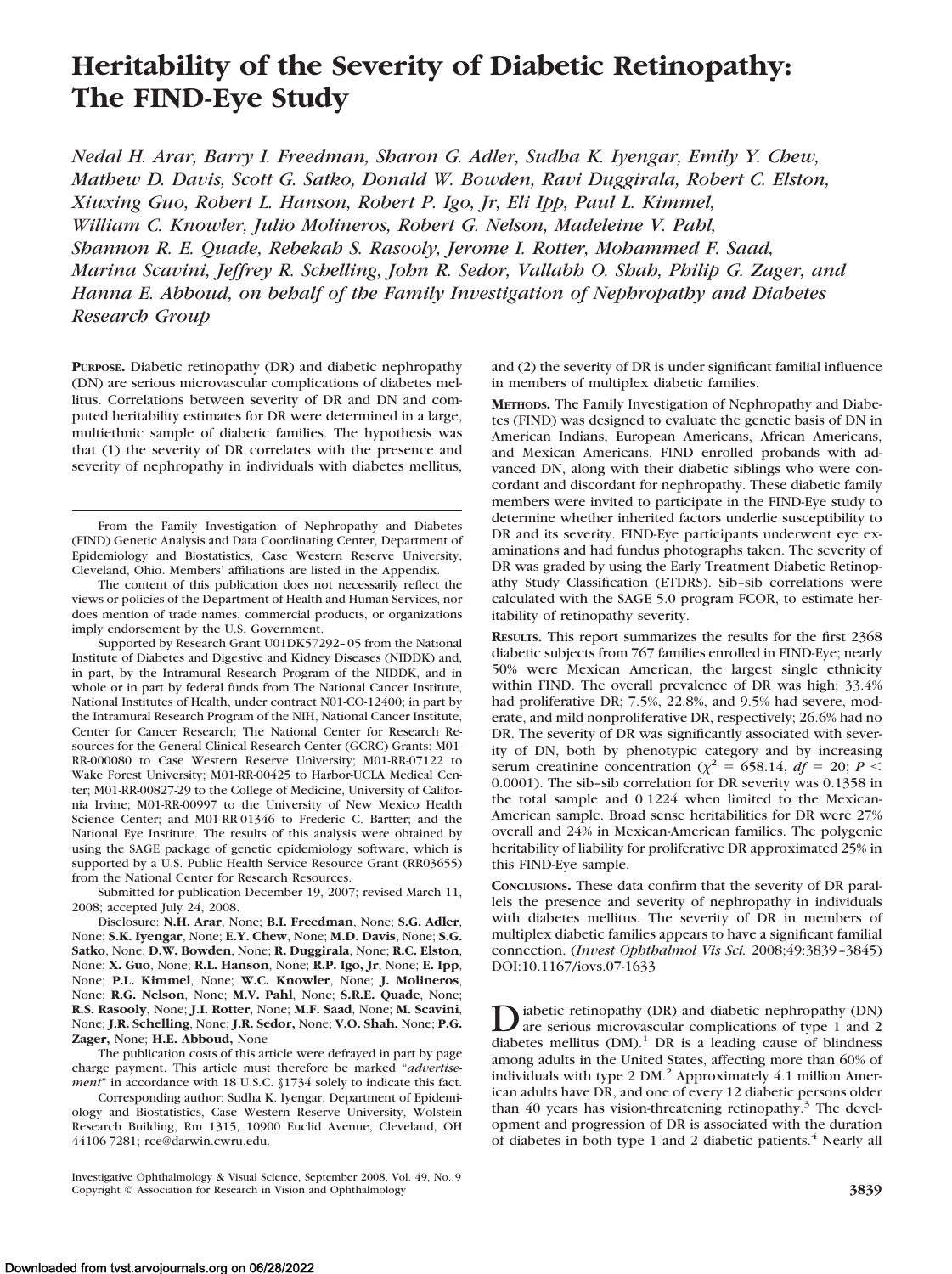patients with type 1 diabetes and 60% of patients with type 2 diabetes have retinopathy during the first two decades of disease. In the Wisconsin Epidemiologic Study of Diabetic Retinopathy (WESDR), 3.6% of younger-onset patients (type 1 diabetes) and 1.6% of older-onset patients (type 2 diabetes) were legally blind. In the younger-onset group, 86% of blindness was attributable to DR. In the older-onset group, in which other eye diseases were common, one-third of the cases of legal blindness were due to DR.<sup>4,5</sup>

DR is characterized by microvascular abnormalities, proliferation of retinal vessels and increased retinal vascular permeability, leading to the development of nonproliferative DR (NPDR), proliferative DR (PDR), and macular edema (DME), respectively.<sup>6</sup> Vision loss in DR can result from several mechanisms. Central vision may be impaired by macular edema or capillary nonperfusion. New blood vessels of PDR and contraction of the accompanying fibrous tissue can distort the retina and lead to tractional retinal detachment, producing severe and often irreversible vision loss. In addition, the new blood vessels may bleed, adding further complications of preretinal or vitreous hemorrhage.

Currently, the gold standard for determining severity of DR is the grading system that has been modified and tested by the Early Treatment Diabetic Retinopathy Study (ETDRS), on seven standard field 35-mm stereoscopic color fundus photographs.<sup>7</sup> This system takes into consideration the severity of the abnormalities characterizing both nonproliferative and proliferative retinopathy, including neovascularization, fibrous proliferation, vitreous and preretinal hemorrhage, and scars of panretinal photocoagulation.

The presence of DR, as well as the type of retinal lesions, aggregates in families.<sup>8-10</sup> It has been suggested that Hispanic individuals with diabetes develop severe retinopathy earlier in their course and progress more rapidly compared with African Americans or European Americans.<sup>11,12</sup> These observations were independent of glycemic control and measured environmental factors. A lower prevalence of DR has also been reported in diabetic African Americans compared with that in European Americans.<sup>9</sup> In the families in the Diabetes Control and Complications Trial (DCCT), the risk of severe DR was higher among relatives of subjects with severe DR than in relatives of those with mild or moderate DR.<sup>13</sup> In South-Indian families containing multiple type 2 diabetic siblings, the prevalence of DR was three times higher in siblings of probands with DR than in those without. $14$ 

DN is a microvascular complication of diabetes that is characterized by persistent albuminuria and secondarily elevated blood pressure, followed by a progressive decline in kidney function. It is the most common cause of end-stage renal disease (ESRD) worldwide and accounts for 40% of incident dialysis patients in the United States.15 DN clusters in families with both type 1 and 2 diabetes, suggesting a genetic component to the development and/or progression of disease.<sup>16-21</sup>

DR and DN frequently coexist; DR is more severe in patients with severe DN and those with advanced DN have far more severe lesions of DR than do those without DN.<sup>1,8</sup> The rate of renal disease progression among proteinuric patients with type 2 DM is reportedly faster in those with concomitant retinopathy, after adjustment for blood pressure, metabolic, and lipid control.<sup>22</sup> Relatively few existing data sets have included factors influencing correlations between DR and DN in multiplex diabetic families or across different ethnic groups. The FIND study was initiated to map genes influencing DN susceptibility. FIND enrolled families with probands who had advanced DN, along with their diabetic siblings, concordant and discordant for nephropathy. All FIND family study members were invited to participate in the FIND-Eye substudy in an attempt to localize genes underlying susceptibility to DR. Our goal was to assess the following hypotheses: (1) Is the severity of DR associated with the presence and severity of nephropathy in individuals with diabetes mellitus, and (2) is the severity of DR under significant familial influence in members of multiplex diabetic families?

### **METHODS**

# **Enrollment of Family Members in the FIND-Eye Study**

Family members enrolled in the FIND and FIND-eye studies were self-reported European Americans, African Americans, Mexican Americans, and American Indians. Families eligible to enroll in FIND-Eye contained a proband with advanced DN and at least one other diabetic sibling, regardless of DR status. Eligible subjects underwent eye examinations and 30° stereoscopic fundus photography of seven fields. Grading of the fundus photographs and/or eye examination information was conducted centrally, in a masked fashion, by the Fundus Photograph Reading Center (FPRC) at the University of Wisconsin.

The FIND-Eye is predominantly a sib pair study  $(>90\%$  of families); however, living parents and other relatives (i.e., avuncular, cousin, half-sibling, and grandparental affected pairs) were recruited when available. Sibling status was determined based on subjects' self-reported responses to questions presented on the FIND screening questionnaire. These questions were formulated to collect data related to family structure and kinship relationships. This study was approved by the Institutional Review Board at each participating institution, including the data-coordinating center. An informed consent was obtained from all participants. The protocol complied with the tenets of the Declaration of Helsinki, and a certificate of confidentiality was filed at the National Institutes of Health.

#### **Phenotype Descriptions**

Definitions and measurements of DM and DN phenotypes for subjects enrolled in the FIND-Eye substudy were based on definitions in the parent FIND, previously described in Knowler et al.<sup>23</sup> Most of the enrolled subjects had type 2 diabetes, based on disease onset after the age of 30, and at least 6 months of treatment with diet and/or oral agents. In addition, there are no established methods to differentiate between type 1 and 2 diabetes in patients with renal insufficiency or end-stage renal disease. Because a large proportion of our probands were so affected, antibody studies and C-peptide levels were not a part of our protocol.

Diabetes was clinically diagnosed in subjects currently treated with insulin and/or oral hypoglycemic medications. Subjects reporting DM and not undergoing active medication treatment had HbA1c measured at study entry. HbA1c concentrations above 6.0% were suggestive of DM and follow-up with the participant's physician was suggested. Confirmation of a diabetes diagnosis in these individuals qualified the participant for the study. American Diabetes Association<sup>24</sup> criteria were used for participants not previously known to have DM. In previously diagnosed individuals, the date of diabetes diagnosis was obtained from a medical questionnaire, with confirmatory medical record review where possible. For more information about diabetes definitions, please see Knowler et al.<sup>23</sup>

The proband in FIND families had advanced DN. In the FIND-Eye, family entry required recruitment of at least one additional informative diabetic sibling. DN was diagnosed with (1) a kidney biopsy revealing DN with overt proteinuria  $(\geq 0.5$  g protein/g creatinine); (2) ESRD attributed to DN by onset of  $DM \ge 5$  years before renal replacement therapy and documented DR (microaneurysms, PDR, macular edema, or prior retinal laser photocoagulation) and onset of  $DM \ge 5$  years before renal replacement therapy with proteinuria  $(\geq 3.0 \text{ g protein/g})$ creatinine) or DR with proteinuria  $(\geq 3.0 \text{ g protein/g creation})$ ; or (3) chronic kidney disease due to DN based on DR with overt proteinuria  $(\geq 1.0 \text{ g protein/g creation})$  or DM duration of  $\geq 10 \text{ years with heavy}$ proteinuria  $(\geq 3.0 \text{ g protein/g creation})$ . If the proband had had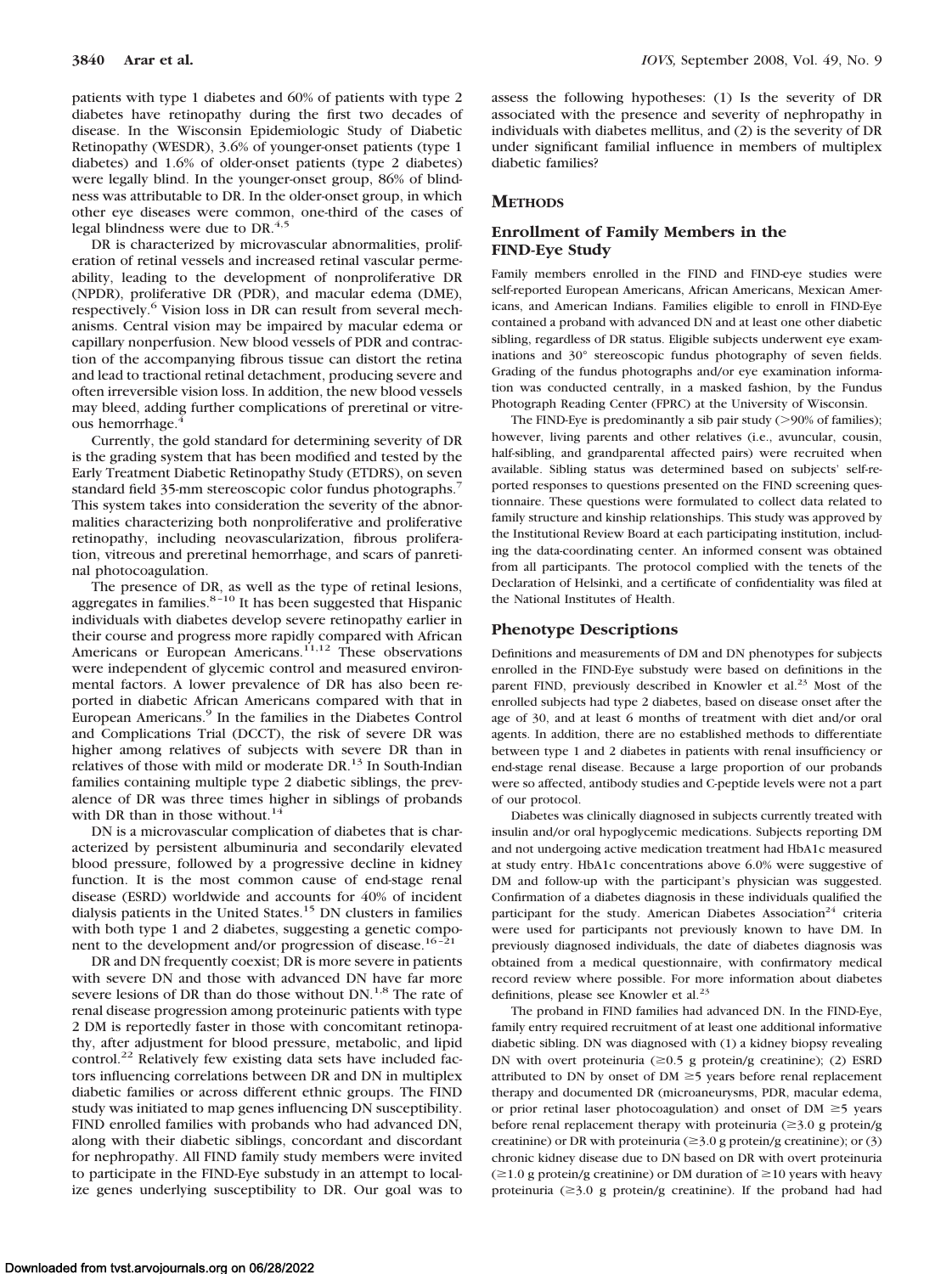known diabetes for  $>10$  years, DR was not required for eligibility. If the proband had had diabetes for  $5$  to  $\leq 10$  years, at least nonproliferative DR was an entry requirement.

The majority ( $n = 1854, 78.3%$ ) of FIND-Eye participants underwent a new eye examination and stereoscopic fundus photography of seven fields in both eyes with the ETDRS protocol.<sup>7</sup> Retinal photographs were graded in a standardized manner, and DR severity was classified according to the ETDRS DR severity system.<sup>25</sup> Twelve percent ( $n = 288$ ) were not photographed but had useful information obtained from prior eye examinations that were scored at the FPRC at the University of Wisconsin. An additional  $10\%$  ( $n = 226$ ) had fundus photography previously performed and graded by using similar procedures.<sup>5</sup> Eye data for these 226 subjects were collected from an ongoing longitudinal study among the Pima Indians conducted at NIDDK-Phoenix. All participants at the Phoenix site had retinal photographs taken through dilated pupils (two standard 45° fields for each eye) with a fundus camera (model CR4 – 45NM; Canon, Tokyo, Japan) centered on the optic disc and at the macula.<sup>26</sup> In all data sets, the severity of DR was classified according to the ETDRS system.7

A numeric score was assigned by the FPRC at the University of Wisconsin. Readers had no knowledge of the clinical status of FIND-Eye participants. Scores classified DR as follows: no DR (ETDRS 10-12), mild NPDR (ETDRS =  $14-20$ ), moderate NPDR (ETDRS =  $35-43$ ), severe NPDR (ETDRS =  $47-53$ ), and proliferative DR (ET- $DRS \geq 60$ ). Accordingly, the following categories were created, based on the more severely involved eye: (1) no DR, (2) mild NPDR, (3) moderate NPDR, (4) severe NPDR, and (5) PDR. These categories were rescaled to estimate familial correlations for DR, and the Mendel and  $Elston<sup>27</sup>$  approach was used to estimate the polygenic heritability of liability for PDR. When semiquantitative scales are developed to grade disease, each step along the scale is not always equivalent (i.e., going from step 1 to 2 may not be equivalent to going from step 2 to 3). Factors contributing to difficulties in interpretation of the different parts of the scale are interactions between covariates. The goal of the rescaling was to minimize interactions with other variables. We used the rescaled scores to determine heritability and studied the relationship between the rescaled score and covariates including age, sex, ethnicity, body mass index, diabetes duration, serum creatinine concentration, and urine ACR.<sup>23</sup>

### **Statistical Analyses**

Estimates of heritability  $(b^2)$  for DR and liability for PDR were derived from sib–sib correlations. To estimate the familial correlation of DR, we used the method of Fisher<sup>28</sup> to rescale the original retinopathy severity scores (1, 2, 3, 4, and 5) in such a way that the proportion of the sum of squares due to interactions between independent main effect variables was minimized in a regression analysis, and the new score was scaled to have a minimum value of 0 and a maximum value of 1. In this method, multivariate generalized linear regression is applied to four new (0, 1) dependent variables that are created from the four largest scores on the original retinopathy severity scale: the *i*th new variable  $(i = 1, 2, 3, 4)$  was given the value 1 if the original severity score was  $i + 1$ , 0 otherwise. For these four new variables, we obtained the total sum of squares and cross-products matrix and the residual-error matrix for each of two models. To obtain the new score, the inverse of the total sum of squares and cross-product matrix for a model that included interactions plus residual error was postmultiplied by the sum of squares and cross-product matrix for a model that included only main-effect variables. We then calculated the vector corresponding to the largest characteristic root of this product matrix (dimension,  $4 \times 4$ ), which yields the four largest rescaled scores; the original severity score of 1 is given a new score of 0. All regression analyses were performed with commercial software (SAS ver. 9.1 on a Windows platform; SAS, Cary, NC). The familial sibling correlation and its asymptotic SE were calculated for the rescaled scores (i.e., residuals), after partialing out significant covariate effects by using the SAGE ver. 5.0 program FCOR on a UNIX platform.<sup>29</sup> This program uses the

method of Keen and Elston<sup>30</sup> to estimate familial correlations and their standard errors without assuming multivariate normality. To calculate the standard errors, it relies on the fact that the sums of squares and cross products are asymptotically normally distributed. Doubling the sib-sib correlation (of the residuals) was used to estimate the  $h^2$  of DR severity.

The association between DN and DR was assessed with a  $\chi^2$  test to examine whether the severity of retinopathy was dependent on nephropathy status. A measure of ordinal association, the Goodman and Kruskal  $\gamma$  coefficient, also considered whether the variable  $y$  (DR) tended to change as *x* (DN) changed. This measure classifies pairs of observations as concordant or discordant. A pair is concordant if the observation with the larger value of  $x$  also has the larger value of  $y$ . A pair is discordant if the observation with the larger value of *x* has the smaller value of *y*.

We then estimated the heritability of liability to PDR. The heritability of a dichotomous trait is often estimated on the assumption that there is an underlying normally distributed liability (and hence its genetic component is polygenic) and a threshold value of the liability determines the two classes of the dichotomy (i.e., PDR: yes or no). Using the threshold model of Falconer and Mackay, $31$  we estimated the *h*<sup>2</sup> as twice the sib correlation in susceptibility to PDR in our total sample, using the approximation in Mendel and Elston, $27$  which corrects an error in Falconer's original paper. This model assumes that the prevalence of PDR is the same for both sibs in a pair.

Specifically, we estimated heritability of PDR, as described in the following equation. For the threshold method, we estimated the prevalence *P*(1) of PDR and the probability *P*(2) that both sibs of a pair have PDR. Let the *i*th sibship contain  $n_i$  diabetic sibs,  $r_i \geq 0$  of whom have PDR. Therefore, to calculate *P*(1), we listed all sibs and found the proportion that had PDR as follows:

$$
P(1) = \frac{\text{# with PR}}{\text{# of sibs}} = \frac{\sum_{i} r_i}{\sum_{i} n_i}
$$
 (1)

To calculate *P*(2), we listed all pairs of sibs, and found the proportion for which both members of the pair had PR:

$$
P(2) = \frac{\sum r_i(r_i - 1)}{\sum n_i(n_i - 1)}
$$
 (2)

Then, the recurrence risk of PR to the sib of a proband with PDR is *P*(2)/*P*(1).

We then calculated the sibling correlation in liability,  $\rho_{ss}$ , as in Mendel and Elston,<sup>27</sup> and let  $b^2 = 2 \cdot \rho_{\text{ss}}$ .

#### **RESULTS**

This report summarizes the data for 2368 diabetic subjects in 767 families enrolled in the FIND and FIND-Eye studies who had complete information on retinopathy and covariates. Participant characteristics are summarized in Table 1: 32.4% were DN probands ( $n = 767$ ), 60.9% ( $n = 1442$ ) diabetic siblings, and  $6.7\%$  ( $n = 159$ ) other diabetic relatives. Diabetic siblings included 399 with DN, 391 with microalbuminuria, 413 without DN, and  $238$  indeterminate (<10 year diabetes duration without evidence of DN). There were 2183 diabetes-affected sib pairs and sibship sizes ranged from 2 to 10 per family (predominately 2  $[n = 442]$  and 3  $[n = 211]$  sibs per family). Probands had an average (SD) age of 58.5 (10.5) years at the time of photo/examination, whereas nonprobands had an average (SD) age of 57.7 (12.1) years. Diabetes duration was 23.3 (8.6) years for probands and 14.3 (10.1) years for nonprobands. Probands and nonprobands had an average BMI of 30.2  $(6.7)$  and 32.5  $(7.8)$ , respectively. The majority  $(50%)$  of the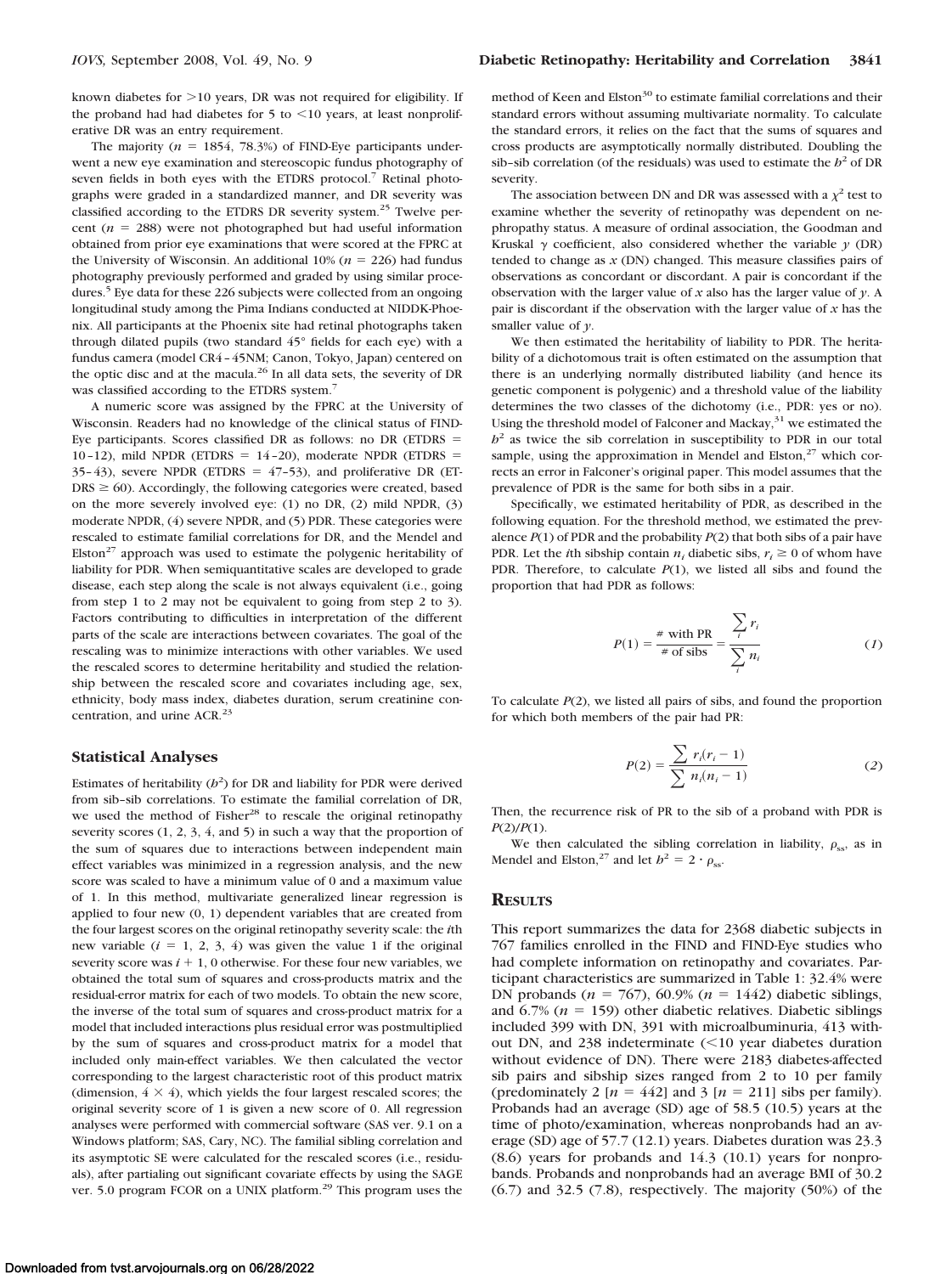**TABLE 1.** Participant Characteristics, by Proband Status

| <b>Characteristic</b>           | Proband<br>$(n = 767)$ | Nonproband<br>$(n = 1601)$ |
|---------------------------------|------------------------|----------------------------|
| <b>Sex</b>                      |                        |                            |
| Female                          | 404 (52.7)             | 1022 (63.8)                |
| Ethnicity*                      |                        |                            |
| African American                | 190 (24.8)             | 336 (21.0)                 |
| American Indian                 | 70 (9.1)               | 198 (12.4)                 |
| European American               | 137 (17.9)             | 247(15.4)                  |
| Mexican American                | 370 (48.2)             | 820 (51.2)                 |
| Clinical variables <sup>†</sup> |                        |                            |
| Age at $photo$ /exam $(y)$      | 58.5 (10.5)            | 57.7 (12.1)                |
| Body mass index $(kg/m2)$       | 30.2(6.7)              | 32.5(7.8)                  |
| Diabetes duration (v)           | 23.3(8.6)              | 14.3(10.1)                 |

\* *N* (%), frequency (percentage).

† Mean (SD).

enrolled subjects was Mexican American and 63.8% were female.

The prevalence of retinopathy in the overall sample was 73.4% (Table 2). The full spectrum of retinal changes was observed; 26.6% had no DR; 9.5%, 22.8%, and 7.5% had mild, moderate, or severe NPDR, respectively; and 33.4% had PDR. PDR was more frequent in the DN probands than in the nonprobands; whereas lack of DR was more common among nonprobands than among DN probands.

Table 3 reveals the distribution of DR severity based on DN phenotype. DN probands had significantly more severe DR than did those without DN. DN probands were more likely to have PDR (63.2%) than no DR (5.3%). Concordant siblings were slightly more likely to have PDR (39.6%) than no DR (18.3%); however, many had NPDR (41.9%). Discordant siblings more frequently had no DR (38.2%) compared with PDR (9.6%); whereas many had NPDR (52%). Most of the sibs with -10 years' diabetes duration had no DR (73.1%), compared with PDR (1.2%). However, some had NPDR (25.5%). Associations between DR severity and DN phenotypes were assessed with a  $\chi^2$  test and measurement of ordinal association. DR severity was significantly associated with nephropathy phenotype  $(\chi^2 = 838.8985, df = 16, P < 0.0001; \gamma = 0.5536, P =$ 0.01). DR severity was also associated with increasing serum creatinine (Scr) concentration ( $\chi^2$  = 658.1439, *df* = 20, *P* < 0.0001 and  $\gamma = 0.9168$ ,  $P = 0.007$ ; Table 4). For example, among subjects whose Scr was  $\leq 1.4$  mg/dL, only 13.9% had PDR, and 39.6% had no DR. Among subjects whose Scr was 1.4 to 3 mg/dL, 44.3% had PDR, and only 14.4% had NPDR. Tables 3 and 4 demonstrate that the severity of DR increases in concert with deteriorating renal function.

After Fisher's method was applied, $28$  the rescaled retinopathy severity scores were 0.000, 0.341, 0.688, 0.852, and 1.000.

A linear regression analysis was performed with these scores for the 2183 sibling pairs and the predictor variables (main effects plus one interaction term) included in the final model, together with their regression coefficients and standard errors (Table 5). Mexican-American ethnicity was associated with significantly higher mean rescaled retinopathy severity score, than African-American, American-Indian, or European-American ethnicity. Other factors significantly associated with higher DR severity scores were advanced age at the time of fundus photograph ( $P \le 0.0001$ ), HbA1c ( $P \le 0.0001$ ), increased duration of DM  $(P < 0.0001)$ , and the presence of nephropathy  $(P \le 0.0001)$ . The men had more severe DR ( $P \le 0.0001$ ), an effect that was independent of ethnicity (Table 5). The association between the age at time of fundus photograph and higher severity scores was stronger in the women than in the men (i.e., sex  $\times$  age at photograph interaction;  $P \le 0.0001$ ).

After adjustment for the significant effects of the covariates in Table 5, the sib–sib correlation of the residuals was calculated on the basis of the total 2183 sibling pairs. The sib–sib correlation was  $0.1358 \, (\pm 0.02)$  among all sib pairs and  $0.1224$  $(\pm 0.01)$  when limited to the Mexican-American sib pairs. The broad-sense heritability was estimated to be approximately 27% and 24% in the total and Mexican-American samples, respectively. In addition, the prevalence *P*(1) of PDR was 0.3425 and the probability  $P(2)$  that both sibs in a pair had PDR was 0.0921. The sib recurrence risk for PDR in an individual whose sib was a proband having PDR was 0.2689 (*P*(2)/*P*(1)). The sibling correlation in liability  $(\rho_{ss})$  was estimated as in Mendel and Elston<sup>27</sup> and  $b^2$  was 0.2512 (i.e.,  $2 \cdot \rho_{ss}$ ). Therefore, the broad sense heritability of liability for PDR was 25% in the FIND-Eye sample.

# **DISCUSSION**

Hyperglycemia and long duration of diabetes are widely recognized as major risk factors for the development of DR; however, inherited susceptibility may also play a role because retinopathy aggregates in families. Significant familial influences on the severity of DR in FIND-Eye families were detected in all ethnic groups. In another Mexican-American population, Hallman et al.<sup>11</sup> reported that the occurrence of severe DR in one sibling predicted increased risk for severe DR in other diabetic siblings, after adjustment for diabetes duration and glycemic control. In that report, severe DR exhibited strong familial aggregation, whereas the simple presence of DR did not.

As in this report, familial aggregation of DR severity in diabetic Mexican Americans from Starr County, Texas, was 70%, and nearly all enrolled subjects had some degree of DR.<sup>11</sup> The increased severity of DR among Mexican Americans in the FIND is consistent with other reports $8,10,12$  and the decreased

**TABLE 2.** Severity of Diabetic Retinopathy, by Proband Status

| <b>Retinopathy Severity Scale</b>                    | Proband<br>$(n = 767)$ | Nonproband<br>$(n = 1601)$ | Total<br>$(n = 2368)$ |
|------------------------------------------------------|------------------------|----------------------------|-----------------------|
| No diabetic retinopathy (ETDRS 10-12) <sup>*</sup>   | $41(5.3)$ <sup>+</sup> | 591 (36.9)                 | 632(26.6)             |
| Mild NPDR (ETDRS 14-20)‡                             | 29(3.8)                | 199(12.4)                  | 228(9.5)              |
| Moderate NPDR ETDRS 35-43)                           | 154(20.1)              | 387(24.2)                  | 541 (22.8)            |
| Severe NPDR (ETDRS 47-53)                            | 57(7.4)                | 115(7.2)                   | 172(7.5)              |
| Proliferative diabetic retinopathy (ETDRS $\geq$ 60) | 483(63.0)              | 307(19.2)                  | 790 (33.4)            |
| Ungradeable¶                                         | 3(0.4)                 | 2(0.1)                     | 5(0.2)                |
|                                                      |                        |                            |                       |

\* Early Treatment of Diabetic Retinopathy Study Classification System.

† *N* (%), frequency (percentage).

‡ Nonproliferative diabetic retinopathy.

§ Assigned by FPRC when the quality of a photo is too poor or there is another eye condition that prevents accurate grading of photos.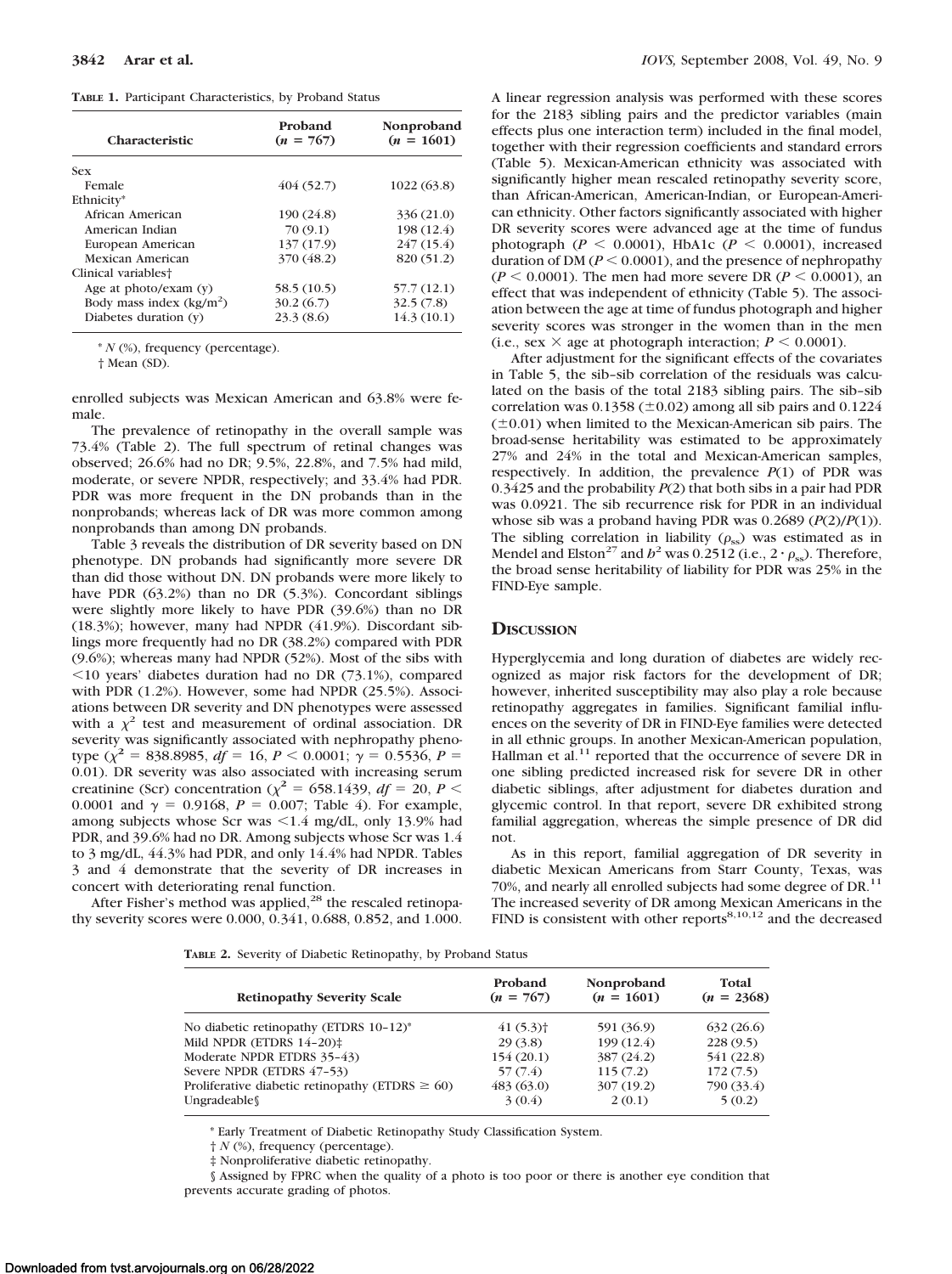|  |  | TABLE 3. Distribution of Diabetic Retinopathy Severity and Associations between Nephropathy Status and Diabetic Retinopathy* |
|--|--|------------------------------------------------------------------------------------------------------------------------------|
|--|--|------------------------------------------------------------------------------------------------------------------------------|

| <b>Nephropathy Status</b>                                          | No Diabetic<br>Retinopathy | Mild<br>NPDR <sup>+</sup> | Moderate<br><b>NPDR</b> | <b>Severe</b><br><b>NPDR</b> | <b>Proliferative Diabetic</b><br>Retinopathy |
|--------------------------------------------------------------------|----------------------------|---------------------------|-------------------------|------------------------------|----------------------------------------------|
| Probands with DN $(n = 764)$                                       | $41(5.37)$ $\ddagger$      | 29(3.80)                  | 154 (20.16)             | 57 (7.46)                    | 483(63.22)                                   |
| Sibs concordant for DN $(n = 399)$                                 | 73 (18.30)                 | 33(8.27)                  | 98 (24.56)              | 37(9.27)                     | 158 (39.60)                                  |
| Micro-albuminuric Sibs ( $n = 391$ )                               | 126(32.23)                 | 40(10.23)                 | 119(30.43)              | 31 (7.93)                    | 75 (19.18)                                   |
| Non-DN sibs $(n = 413)$                                            | 158 (38.26)                | 63(15.25)                 | 114 (27.60)             | 38 (9.20)                    | (9.69)                                       |
| Indeterminate sibs $(<10$ year<br>diabetes duration) ( $n = 238$ ) | 174(73.11)                 | 38(15.97)                 | 21 (8.82)               | 2(0.84)                      | 3(1.26)                                      |

 $*\chi^2 = 838.8985$ , *df* = 16, *P* < 0.0001; and  $\gamma = 0.5536$ , *P* = 0.01. Data are expressed as the frequency (percentage).

† Nonproliferative diabetic retinopathy.

‡ Frequency (percentage).

severity of DR in African Americans in the FIND (relative to European Americans) has also been reported.9

It is clear that DR and DN frequently coexist, and DR is more severe in patients with severe DN. Patients with advanced DN in our report appeared to have far more severe DR, relative to those without DN, an effect that was particularly strong in Mexican-American families. The grade of DR also correlates strongly with microalbuminuria in the Pima population.32 Microalbuminuria appears to be a reliable marker for the presence of  $DR<sup>33</sup>$  and is particularly common among Mexican Americans. Jones et al.<sup>34</sup> reported that Mexican-American ethnicity was independently associated with the risk of microalbuminuria, after adjustment for diabetes, hypertension, cardiovascular, and kidney diseases. Other studies have noted that a significantly greater percentage of Mexican-Americans with type 2 DM have microalbuminuria than do non-Hispanic Caucasians.35,36 The mechanisms underlying the strong association between DR and DN, particularly in Mexican Americans, remain unclear. In the FIND study, we used a crosssectional design, limiting our ability to determine causality. We are not aware of existing longitudinal reports in large cohorts that address this important question. Male gender was associated with severe DR in the FIND-Eye, consistent with the Starr County Mexican-American cohort. In Starr County, proportionately fewer men lacked DR and more had severe NPDR.<sup>37</sup> A similar protective effect of female gender has been observed on progression to micro- and macrovascular disease complications, especially for DN.<sup>38</sup> The mechanisms underlying this gender disparity could relate to differences in glomerular architecture or hemodynamics, variations in the production and activity of local cytokines and hormones, and/or the direct effect of sex hormones on kidney cells.<sup>39,40</sup> Future studies should examine the role of sex in the development and progression of DR and DN in diabetic patients with different ethnic background.

In the WESDR, the widest and most prolonged populationbased ophthalmologic survey, a higher prevalence of DR was

associated with longer durations of diabetes. $41$  In persons with type 1 diabetes of less than 5 year's duration, the prevalence of retinopathy was approximately 10%, and it ranged from 25% to 40% in individuals with type 2 diabetes. In addition, it has been demonstrated that for every 5-year increase in diabetes duration, the risk for DR increases 1.89 times. $42$ 

We also demonstrated that increasing diabetes duration was strongly associated with more severe DR. Looker et al. $32$  reported that diabetes duration is related to high DR severity scores in the Pima Indians. Increased diabetes duration is also a risk factor for the presence of DR, but not necessarily for the presence of DN. The risk of development of DN after more than two decades of diabetes may slowly decline, especially in type 1 diabetes.<sup>43</sup> Glycemic control correlated significantly with the severity of DR  $(P = 0.0013)$  in the FIND-Eye study, but the correlation was low (correlation coefficient  $= 0.0690$ , SE  $=$ 0.0214), and it was not affected by the adjustment of HbA1c for diabetes duration. The significant correlation between HbA1c and DR severity is consistent with results from the Diabetes Complications and Control Trial  $(DCCT),$ <sup>13</sup> the Los Angeles Latino Eye Study (LALES),<sup>44</sup> and the Multi-ethnic Study of Atherosclerosis (MESA).<sup>45</sup> The slight correlation maybe related to the large number of FIND-Eye participants with ESRD, because HbA1c does not accurately reflect glycemic control in ESRD.<sup>46</sup>

A genome scan in Mexican-American families identified regions on chromosomes 3 and 12 that appear to harbor susceptibility loci for DR severity.37 DR was also highly heritable in the Pima and evidence suggestive of linkage of DR to regions on chromosomes 3 and 9 was observed in this tribe.<sup>17,18,47</sup> A recent genome-wide linkage analysis for DR detected evidence of linkage on the short arm of chromosome  $1.^{32}$  Several candidate genes for DR susceptibility have been investigated, including the aldose reductase receptor (*ALR2*), nitric oxide synthase (*NOS*), receptor for advanced glycation end products (*RAGE*), vascular endothelial growth factor (*VEGF*), intercellular adhesion molecule 1,  $\beta$ 3-adrenergic receptor, angiotensin converting enzyme (*ACE*), and the  $\alpha$ 2 $\beta$ 1-integrin genes.<sup>48,49</sup>

**TABLE 4.** Distribution of Retinopathy Severity by Serum Creatinine Concentration and Associations between Serum Creatinine Concentration and Diabetic Retinopathy\*

| <b>Serum Creatinine</b><br>Concentration $(mg/dL)$ | No Diabetic<br>Retinopathy | Mild<br>NPDR <sup>+</sup> | Moderate<br><b>NPDR</b> | <b>Severe</b><br><b>NPDR</b> | <b>Proliferative Diabetic</b><br>Retinopathy |
|----------------------------------------------------|----------------------------|---------------------------|-------------------------|------------------------------|----------------------------------------------|
| $\leq$ 1.4 ( <i>n</i> = 1256)                      | $498(39.65)$ $\ddagger$    | 157(12.50)                | 326 (25.96)             | 100(7.96)                    | 175(13.93)                                   |
| $1.4 - 3(n = 221)$                                 | 32 (14.48)                 | 14(6.33)                  | 57(25.79)               | 20(9.05)                     | 98 (44.34)                                   |
| $>3-5 (n = 46)$                                    | 5(10.87)                   | 1(2.17)                   | 9(19.57)                | 3(6.52)                      | 28(60.87)                                    |
| $>5-7 (n = 13)$                                    | 0(00.0)                    | 1(7.69)                   | 4(30.77)                | 0(0.00)                      | 8 (61.54)                                    |
| $>7 (n = 23)$                                      | 0(0.00)                    | 0(0.00)                   | 4(17.39)                | 3(13.04)                     | 16(69.57)                                    |
| ESRD $(n = 646)$                                   | 37(5.73)                   | 30(4.64)                  | 106(16.41)              | 39(6.04)                     | 434(67.18)                                   |

 $\gamma^* \chi^2 = 658.1439$ , *df* = 20, *P* < 0.0001 and  $\gamma = 0.9168$ , *P* = 0.007.

† Nonproliferative diabetic retinopathy.

‡ Frequency (percentage).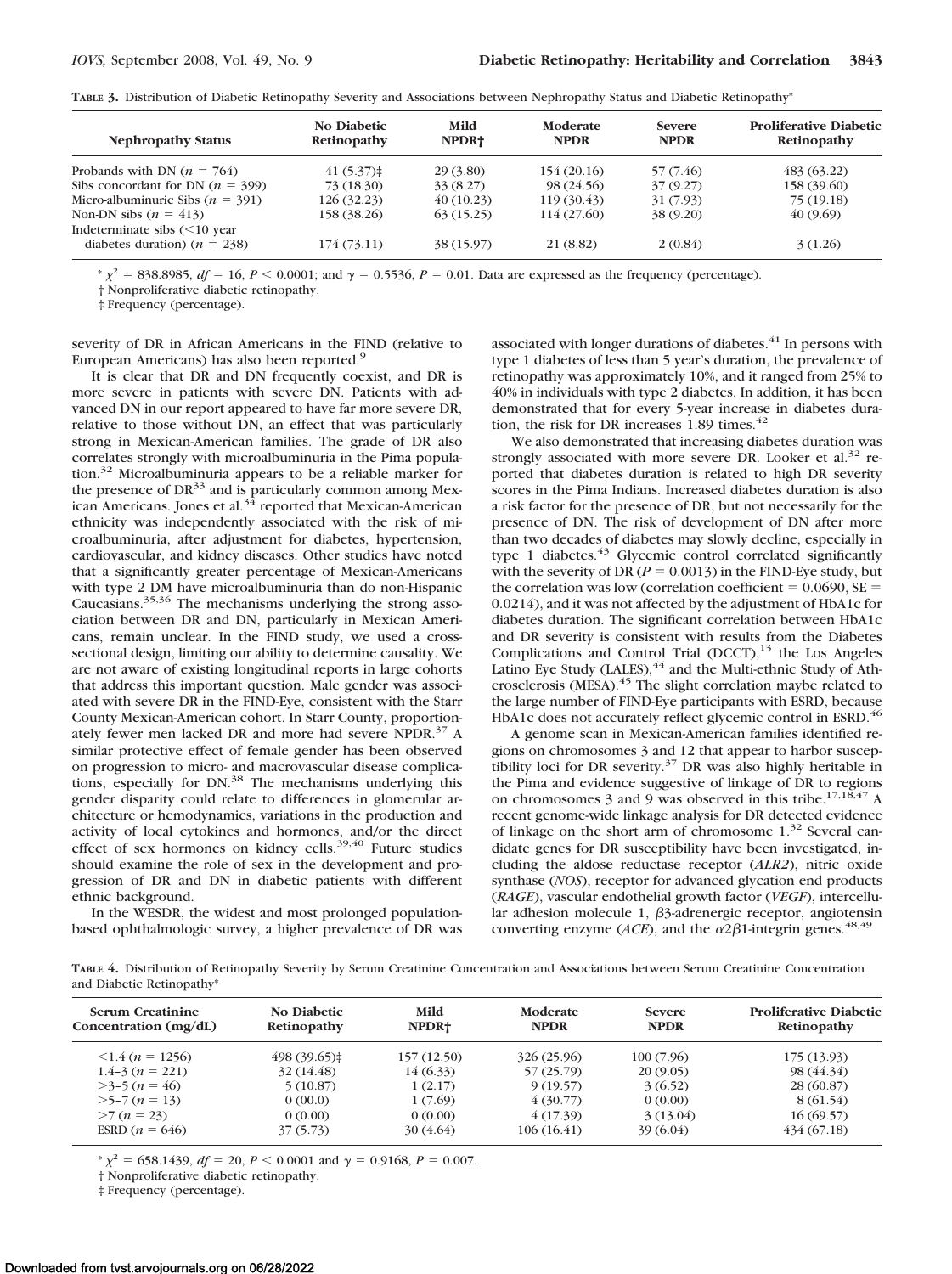|                        |  |  | <b>TABLE 5.</b> Linear Regression of the Rescaled Retinopathy |
|------------------------|--|--|---------------------------------------------------------------|
| <b>Severity Scores</b> |  |  |                                                               |

| Variable                         | Regression<br>Coefficient | Standard<br>Error | P        |
|----------------------------------|---------------------------|-------------------|----------|
| Intercept                        | $-2.305$                  | 0.535             | < 0.0001 |
| Main effects                     |                           |                   |          |
| African American*                | $-0.507$                  | 0.065             | < 0.0001 |
| American Indian*                 | $-1.235$                  | 0.092             | < 0.0001 |
| European American*               | $-0.374$                  | 0.073             | < 0.0001 |
| Nephropathy status†              | 1.102                     | 0.061             | < 0.0001 |
| Sex male                         | 1.4045                    | 0.280             | < 0.0001 |
| HbA1c                            | 0.069                     | 0.0214            | < 0.0001 |
| Age at photo                     | 0.126                     | 0.018             | < 0.0001 |
| Diabetes duration                | 0.134                     | 0.008             | < 0.0001 |
| $(Age)^2$                        | $-0.001$                  | 0.0004            | < 0.0001 |
| (Diabetes duration) <sup>2</sup> | $-0.002$                  | 0.0005            | < 0.0001 |
| Interaction terms‡               |                           |                   |          |
| $Sex \times age$ at photo        | $-0.018$                  | 0.005             | < 0.0001 |

\* Baseline ethnicity, Mexican-American.

† Nephropathy status: 1, has nephropathy; 0, does not have nephropathy.

 $\ddagger$  All other interactions terms were non-significant,  $P > 0.1$ .

In the FIND-Eye study, DR and DN correlated highly and DR was partially under familial influence. However, one potential limitation is that "heritability" could be overstated because families were selected to have siblings concordant for nephropathy. Future studies are needed to replicate our findings. Several susceptibility loci for DN have been identified in the FIND,<sup>50</sup> and genome-wide linkage analyses for DR phenotypes will be performed in the near future. The results of these analyses have the potential to localize and identify susceptibility genes that have trait-specific influences DN or DR, as well as common genetic influences involving both DR and DN. It is possible that susceptibility genes with direct relevance to severity of DR may be detected. Identification of genetic determinants of DR will improve our understanding of the development and progression of this severe disorder, one of the leading causes of visual impairment in the United States. Progress in identification may lead to improved prevention and treatment strategies in individuals who are at high risk for development of diabetic eye disease.

### *Acknowledgments*

The authors thank the FIND participants.

#### *References*

- 1. West K, Erdreich L, Stober J. A detailed study of risk factors for retinopathy and nephropathy in diabetes. *Diabetes*. 1980;29:501– 508.
- 2. Stratton IM, Kohner EM, Aldington SJ, et al.; UKPDS Group. UKPDS 50: risk factors for incidence and progression of retinopathy in type II diabetes over 6 years from diagnosis. *Diabetologia*. 2001; 44:156 –163.
- 3. Kempen J, O'Colmain B, Leske M, et al.; Eye Diseases Prevalence Research Group. The prevalence of diabetic retinopathy among adults in the United States. *Arch Ophthalmol*. 2004;122(4):552– 563.
- 4. Fong D, Aiello L, Gardner T, et al. Retinopahty in diabetes (position statement). *Diabetes Care*. 2004;27(suppl 1):S84 –S87.
- 5. Klein R, Klein BE, Moss SE, Davis DeMets DL. The Wisconsin Epidemiologic Study of Diabetic Retinopathy. II. Prevalence and risk of diabetic retinopathy when age at diagnosis is less than 30 years. *Arch Ophthalmol*. 1984;102:520 –526.
- 6. Williams R, Airey M, Baxter H, Forrester J, Kennedy-Martin T, Girach A. Epidemiology of diabetic retinopathy and macular edema: a systematic review. *Eye*. 2004;18:963–983.
- 7. Early Treatment Diabetic Retinopathy Study Research Group (ET-DRS). Grading diabetic retinopathy from stereoscopic color fundus photographs: an extension of the modified Airlie House classification. *Ophthalmology*. 1991;98:786 – 806.
- 8. Estacio RO, McFarling E, Biggerstaff S, Jeffers BW, Johnson D, Schrier RW. Overt albuminuria predicts diabetic retinopathy in Hispanics with NIDDM. *Am J Kidney Dis*. 1998;31:947–953.
- 9. Velho G, Vaxillaire M, Boccio V, Charpentier G, Froguel P. Diabetes complications in NIDDM kindreds linked to the MODY3 locus on chromosome 12q. *Diabetes Care*. 1996;19:915–919.
- 10. Harris M, Klein R, Cowie C, Rowland M, Byrd-Holt D. Is the risk of diabetic retinopathy greater in non-Hispanic blacks and Mexican Americans than in non-Hispanic whites with type 2 diabetes? A U.S. population study. *Diabetes Care*. 1998;21:1230 –1235.
- 11. Hallman M, Huber C, Gonzalez V, Klein B, Klein R, Hanis C. Familial aggregation of severity of diabetic retinopathy in Mexican Americans from Starr County, Texas*. Diabetes Care*. 2005;28: 1163–1168.
- 12. Tudor SM, Hamman RF, Baron A, Johson DW, Shetterly SM. Incidence and progression of diabetic retinopathy in Hispanics and non-Hispanic whites with type 2 diabetes. San Luis Valley Diabetes Study, Colorado. *Diabetes Care*. 1998;21:53– 61.
- 13. Diabetes Control and Complications Trial/Epidemiology of Diabetes Interventions and Complications Research Group. Retinopathy and nephropathy in patients with type 1 diabetes four years after a trial of intensive therapy. *N Engl J Med*. 2000;342:381–389.
- 14. Rema M, Saravanan G, Deepa R, Mohan V. Familial clustering of diabetic retinopathy in South Indian type 2 diabetic patients. *Diabet Med*. 2002;19:910 –916.
- 15. US Renal Data System: *USRDS 2006 Annual Data Report: Atlas of End Stage Renal Disease in the United States.* Bethesda, MD: National Institutes of Health, National Institute of Diabetes and Digestive and Kidney Diseases; 2006.
- 16. Freedman B, Langefeld C, Rich S, et al. A genome scan for ESRD in black families enriched for nondiabetic nephropathy. *J Am Soc Nephrol*. 2004;15:2719 –2727.
- 17. Imperatore G, Hanson R, Pettitt D, Kobes S, Bennett P, Knowler W. Sib-pair linkage analysis for susceptibility genes for microvascular complications among Pima Indians with type 2 diabetes. Pima Diabetes Genes Group. *Diabetes*. 1998;47:821– 830.
- 18. Imperatore G, Knowler W, Pettitt D, et al. Segregation analysis of diabetic nephropathy in Pima Indians. *Diabetes*. 2000;49:1049 – 1056.
- 19. Krolewski AS, Poznik GD, Placha G, et al. A genome-wide linkage scan for genes controlling variation in urinary albumin excretion in type II diabetes. *Kidney Int*. 2006;69:129 –136.
- 20. Forsblom CM, Kanninen T, Lehtovirta M, Saloranta C, Groop LC. Heritability of albumin excretion rate in families of patients with Type II diabetes. *Diabetologia*. 1999;42(11):1359 –1366.
- 21. Freedman B, Beck S, Rich S, et al. A genome-wide scan for urinary albumin excretion in hypertensive families. *Hypertension*. 2003; 42:291–296.
- 22. Trevisan R, Vedovato M, Mazzon C, et al. Concomitance of diabetic retinopathy and proteinuria accelerates the rate of decline of kidney function in type 2 diabetic patients. *Diabetes Care*. 2002; 25(11):2026 –2031.
- 23. Knowler WC, Coresh J, Elston RC, et al.; Family Investigation of Nephropathy and Diabetes Research Group. The Family Investigation of Nephropathy and Diabetes (FIND): design and methods. *J Diabetes Complications*. 2005;19:1–9.
- 24. American Diabetes Association. Report of the expert committee on the diagnosis and classification of diabetes mellitus. *Diabetes Care*. 1997;20:1183–1197.
- 25. Early Treatment Diabetic Retinopathy Study Research Group. Fundus Photographic Risk Factors for Progression of Diabetic Retinopathy ETDRS Report Number 12. *Ophthalmology*. 1991;98:823– 833.
- 26. Looker HC, Krakoff J, Knowler WC, Bennett PH, Klein R, Hanson RL. Longitudinal studies of incidence and progression of diabetic retinopathy assessed by retinal photography in Pima Indians. *Diabetes Care*. 2003;26:320 –326.